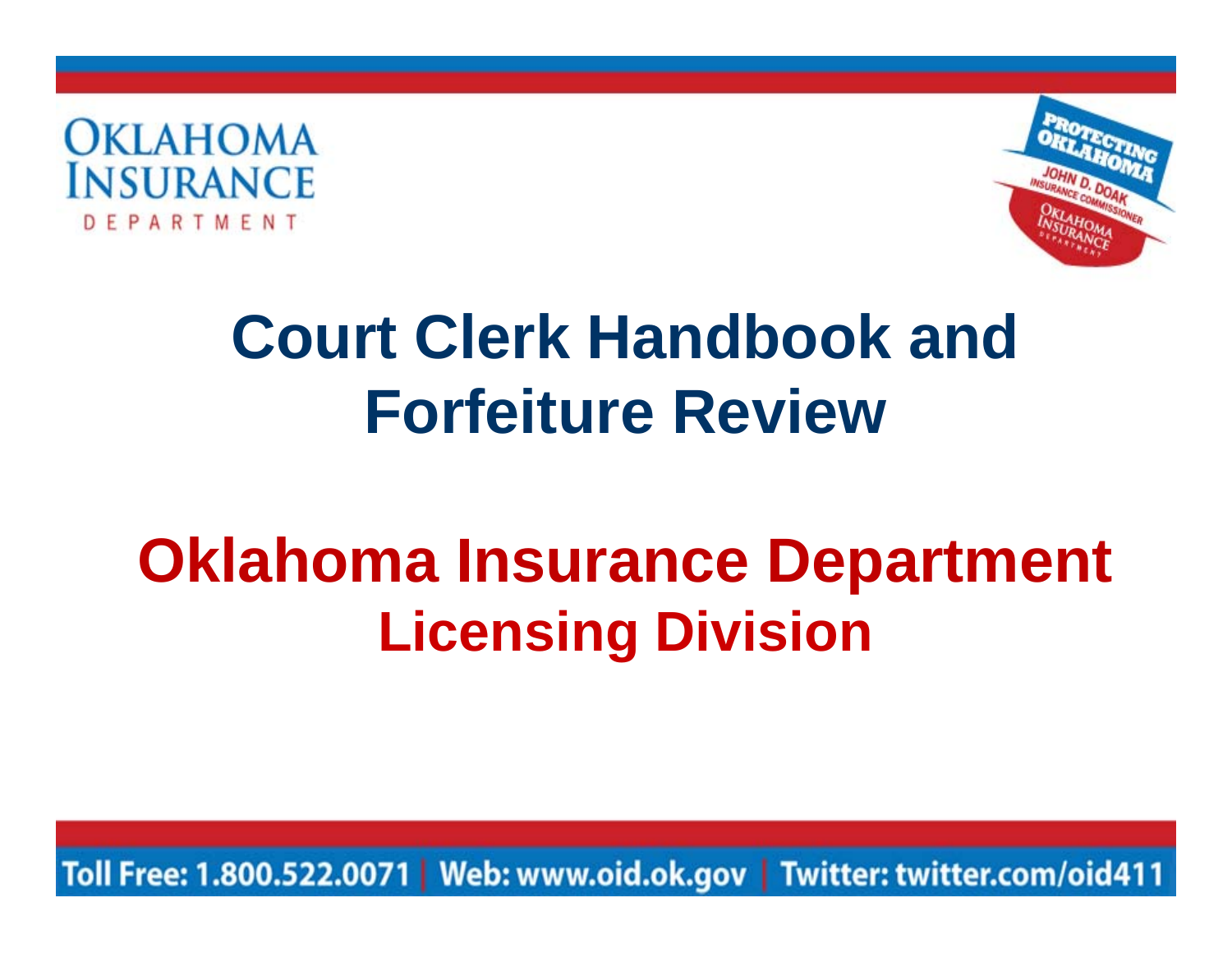



# **Duties of the OID Bail Bondsmen**

- License bondsmen (4 qualifications or LOAs)
- Collect and review monthly reports
- Work with Department staff regarding possible statutory changes
- Complaints against bondsmen
- $\bullet$ Disciplinary proceedings against bondsmen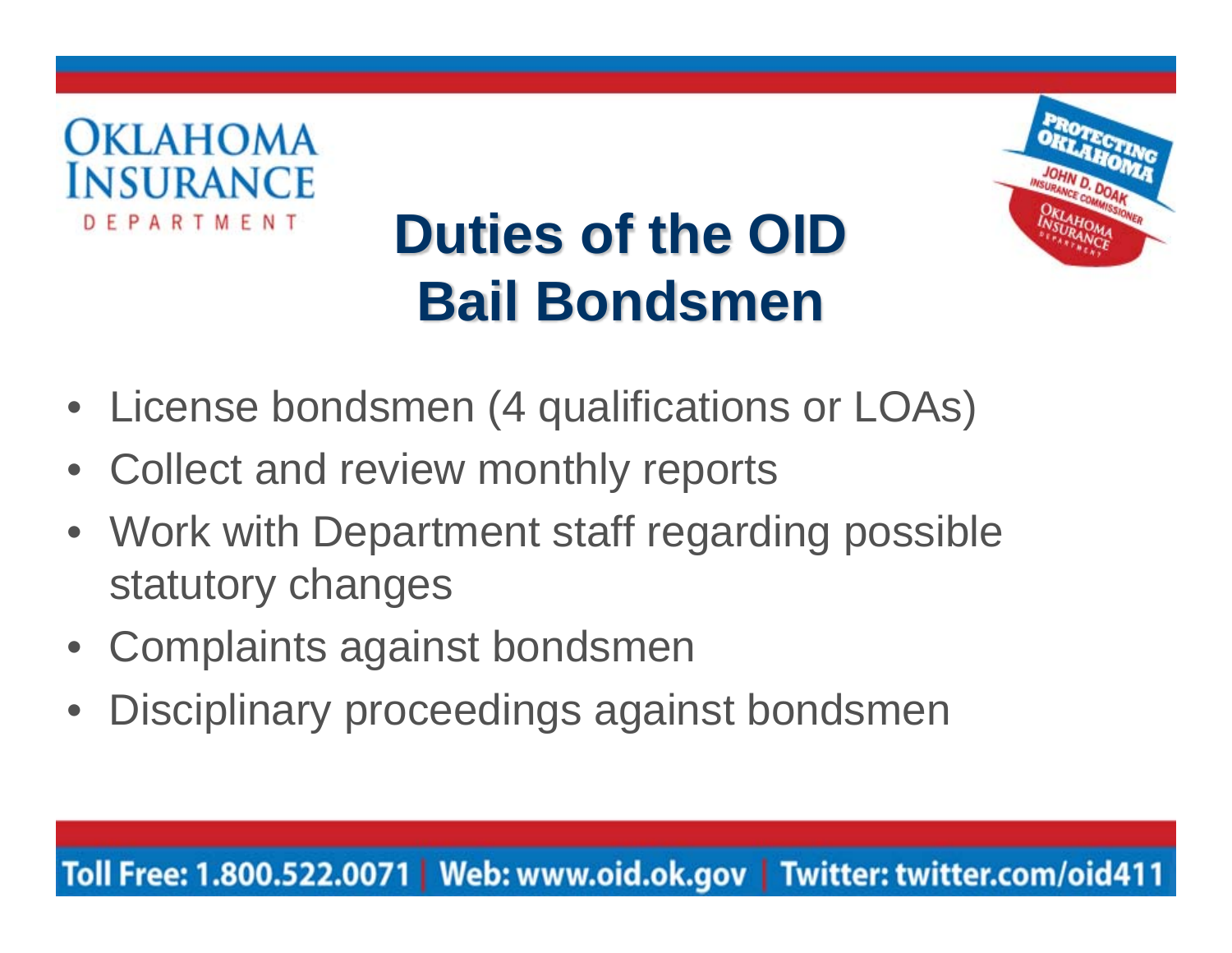



# **Bond Procedures**

1.Recording bondsman licenses pursuant to Section 1320, page 22

A. Bondsman registers license where either resides or offices, but not both

- Responsibility of Court Clerk to provide list of bondsmen to county judges and law enforcement officials – OID notifies clerk of address change
- –Also must register certified copy of appointment
- –Bondsman must be licensed by OID for registration

B. Unlimited bonds in county of registration, no more than 10 defendants per year in other counties; exception of counties w/o registered bondsman; bondsman must advise court clerk in other counties and file certified copy of license.

- 365:25-5-38, page 44.
- –Ten Defendant limit – October 1 – September 30
- Go by the date on the bond, not by the individual.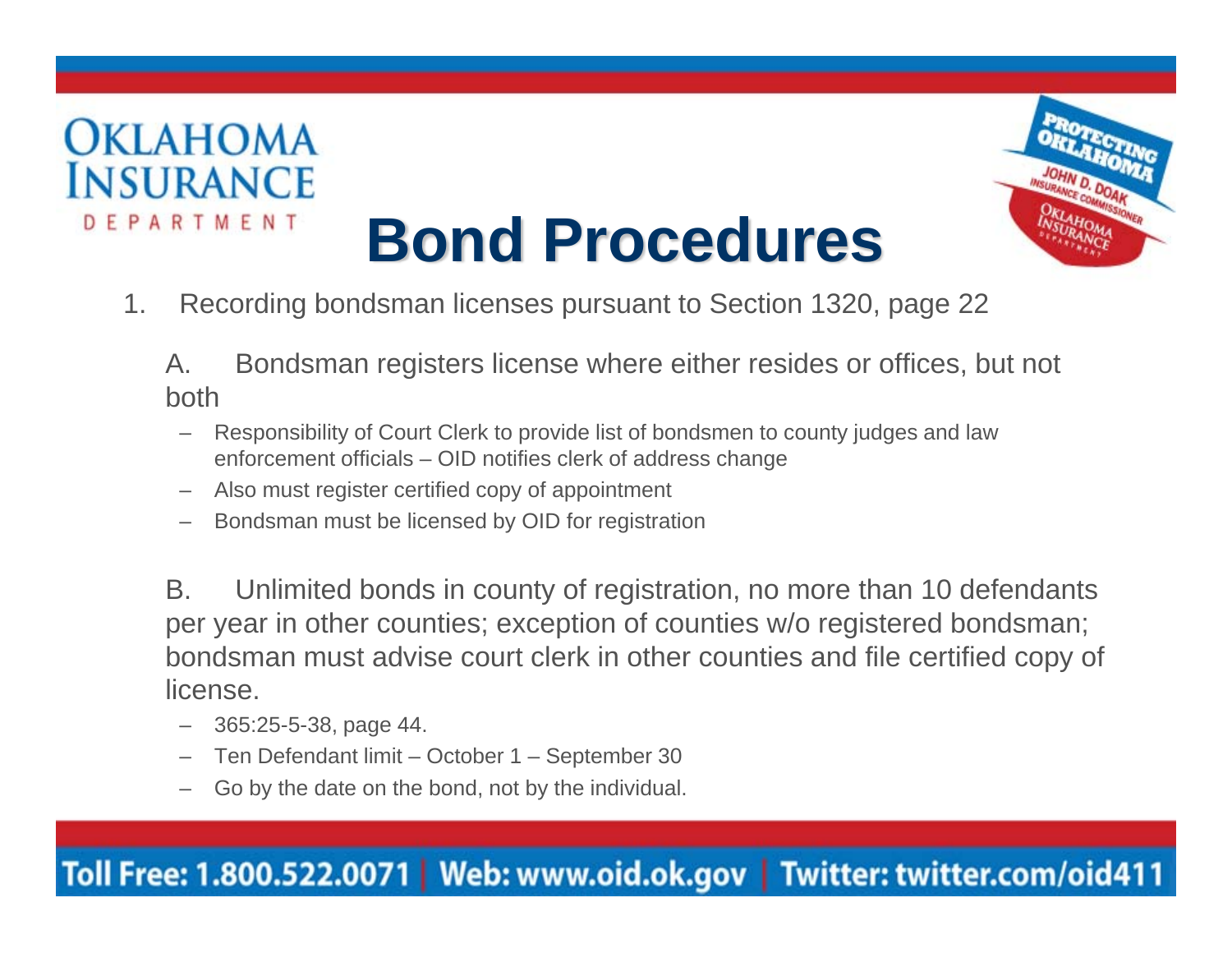



- **Bond Procedures Continued**
- 2. Reporting bonding activities Court Clerk Bail Bond Report
	- OID performs court clerk comparison audits with the bondsman monthly reports this is how we discover unreported bonds
	- – Such action may result in disciplinary action and can result in possible criminal charges against the bondsman
- 3. Accepting bail
	- Review power of attorney form must be attached to the bond, 1316(D), page 21
- A. Is it still valid (date)? Not expired?
- B. What is the dollar amount of the power of attorney?
- C. Is the bondsman still appointed with that surety?
	- 365:25-5-39, page 44: Affidavit as to undertaking included on every appearance bond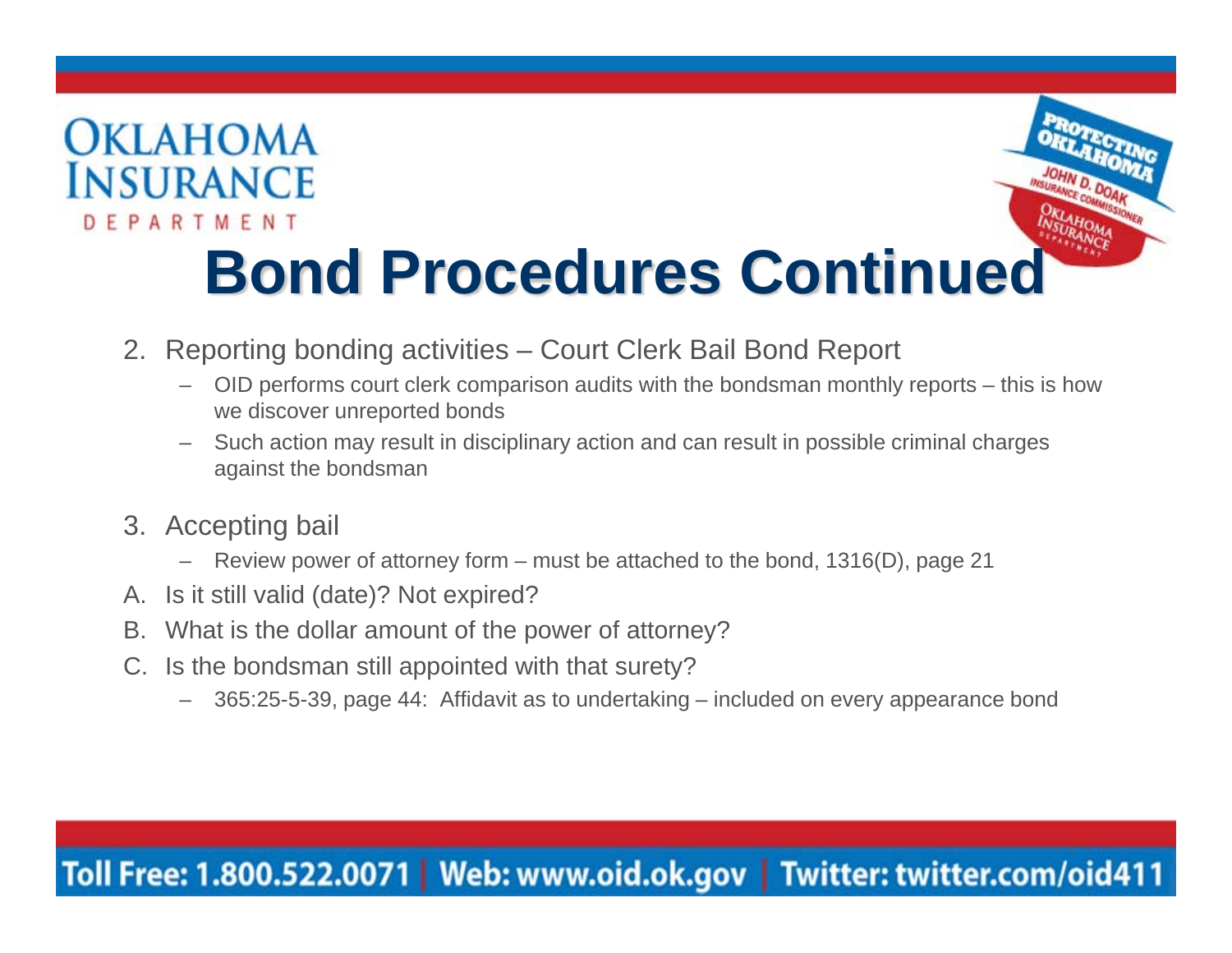

S. A.& I. 408 (2006)

**OKLAHOMA** 

**INSURANCE** 

DEPARTMENT

#### *APPEARANCE BOND*

|                         | IN THE DISTRICT COURT OF ____________________________COUNTY, STATE OF OKLAHOMA                                                                                                                                                                                                                                                             |                                                                                                                         |                                     |  |  |
|-------------------------|--------------------------------------------------------------------------------------------------------------------------------------------------------------------------------------------------------------------------------------------------------------------------------------------------------------------------------------------|-------------------------------------------------------------------------------------------------------------------------|-------------------------------------|--|--|
| State of Oklahoma.      | Plaintiff.                                                                                                                                                                                                                                                                                                                                 |                                                                                                                         |                                     |  |  |
| VS.                     |                                                                                                                                                                                                                                                                                                                                            |                                                                                                                         | Case No.                            |  |  |
|                         | Defendant                                                                                                                                                                                                                                                                                                                                  |                                                                                                                         |                                     |  |  |
|                         |                                                                                                                                                                                                                                                                                                                                            |                                                                                                                         |                                     |  |  |
| undersigned ______      | Know all men by these presents, that we the above named defendant, as principal and the                                                                                                                                                                                                                                                    |                                                                                                                         |                                     |  |  |
|                         | as surety(les), personally appeared before the undersigned authority and jointly and severally<br>acknowledged themselves to be indebted to the state of Oklahoma in the sum of                                                                                                                                                            |                                                                                                                         |                                     |  |  |
|                         | States, to which payment well and truly to be made we bind ourselves, our assigns, heirs,<br>executors and administrators jointly and severally, firmly by these presents.                                                                                                                                                                 |                                                                                                                         |                                     |  |  |
|                         | The conditions of this bond are such that, if the above named defendant, who has been                                                                                                                                                                                                                                                      |                                                                                                                         |                                     |  |  |
|                         |                                                                                                                                                                                                                                                                                                                                            |                                                                                                                         |                                     |  |  |
|                         | and from day to day of each term, to answer a charge preferred against him for the offense                                                                                                                                                                                                                                                 |                                                                                                                         |                                     |  |  |
| $of$ and $\overline{a}$ |                                                                                                                                                                                                                                                                                                                                            |                                                                                                                         | and shall not depart the said Court |  |  |
|                         | otherwise, this bond shall remain in full force and effect,                                                                                                                                                                                                                                                                                |                                                                                                                         |                                     |  |  |
|                         | Witness our hands and seals this and day of the case of the control of the control of the control of the control of the control of the control of the control of the control of the control of the control of the control of t                                                                                                             |                                                                                                                         |                                     |  |  |
|                         | <b>Principal</b> and the contract of the contract of the contract of the contract of the contract of the contract of the contract of the contract of the contract of the contract of the contract of the contract of the contract o                                                                                                        |                                                                                                                         |                                     |  |  |
|                         |                                                                                                                                                                                                                                                                                                                                            |                                                                                                                         |                                     |  |  |
|                         | <b>Surety</b> Survey Survey Survey Survey Survey Survey Survey Survey Survey Survey Survey Survey Survey Survey Survey Survey Survey Survey Survey Survey Survey Survey Survey Survey Survey Survey Survey Survey Survey Survey Sur                                                                                                        |                                                                                                                         |                                     |  |  |
|                         | TAKEN, SUBSCRIBED AND ACKNOWLEDGED, this ________ day of ______________, 20 ________.                                                                                                                                                                                                                                                      |                                                                                                                         |                                     |  |  |
|                         |                                                                                                                                                                                                                                                                                                                                            | <b>Example: Court Clerk Constitution of the Court Clerk</b> Court Clerk Court Clerk Court Clerk Court Clerk Court Clerk |                                     |  |  |
|                         |                                                                                                                                                                                                                                                                                                                                            | Deputy Deputy                                                                                                           |                                     |  |  |
|                         |                                                                                                                                                                                                                                                                                                                                            |                                                                                                                         |                                     |  |  |
|                         |                                                                                                                                                                                                                                                                                                                                            |                                                                                                                         | <b>Court Clork</b>                  |  |  |
| <b><i>(SEAL)</i></b>    |                                                                                                                                                                                                                                                                                                                                            |                                                                                                                         | <b>Deputy</b>                       |  |  |
|                         |                                                                                                                                                                                                                                                                                                                                            | <b>AFFIDAVIT AS TO UNDERTAKING</b>                                                                                      |                                     |  |  |
|                         | STATE OF OKLAHOMA, COUNTY, SS.                                                                                                                                                                                                                                                                                                             |                                                                                                                         |                                     |  |  |
|                         |                                                                                                                                                                                                                                                                                                                                            |                                                                                                                         |                                     |  |  |
|                         | The undersigned, being first duly sworn upon oath, says that he is a resident of _____<br>County. State of Oklahoma, and that neither he nor anyone for his use has received or been<br>promised any security or consideration for making this undertaking, except as hereinafter specified<br>under one or more of the following, to wit. |                                                                                                                         |                                     |  |  |
|                         |                                                                                                                                                                                                                                                                                                                                            |                                                                                                                         |                                     |  |  |
| a)                      |                                                                                                                                                                                                                                                                                                                                            | Consideration for this undertaking received or promised in the sum of \$                                                |                                     |  |  |
| ь,                      |                                                                                                                                                                                                                                                                                                                                            | Other security received or promised for making this undertaking, is as follows:                                         |                                     |  |  |
| c)                      |                                                                                                                                                                                                                                                                                                                                            | Such promise, security or consideration was received from:                                                              |                                     |  |  |
|                         | Name                                                                                                                                                                                                                                                                                                                                       | Address                                                                                                                 |                                     |  |  |
|                         |                                                                                                                                                                                                                                                                                                                                            |                                                                                                                         |                                     |  |  |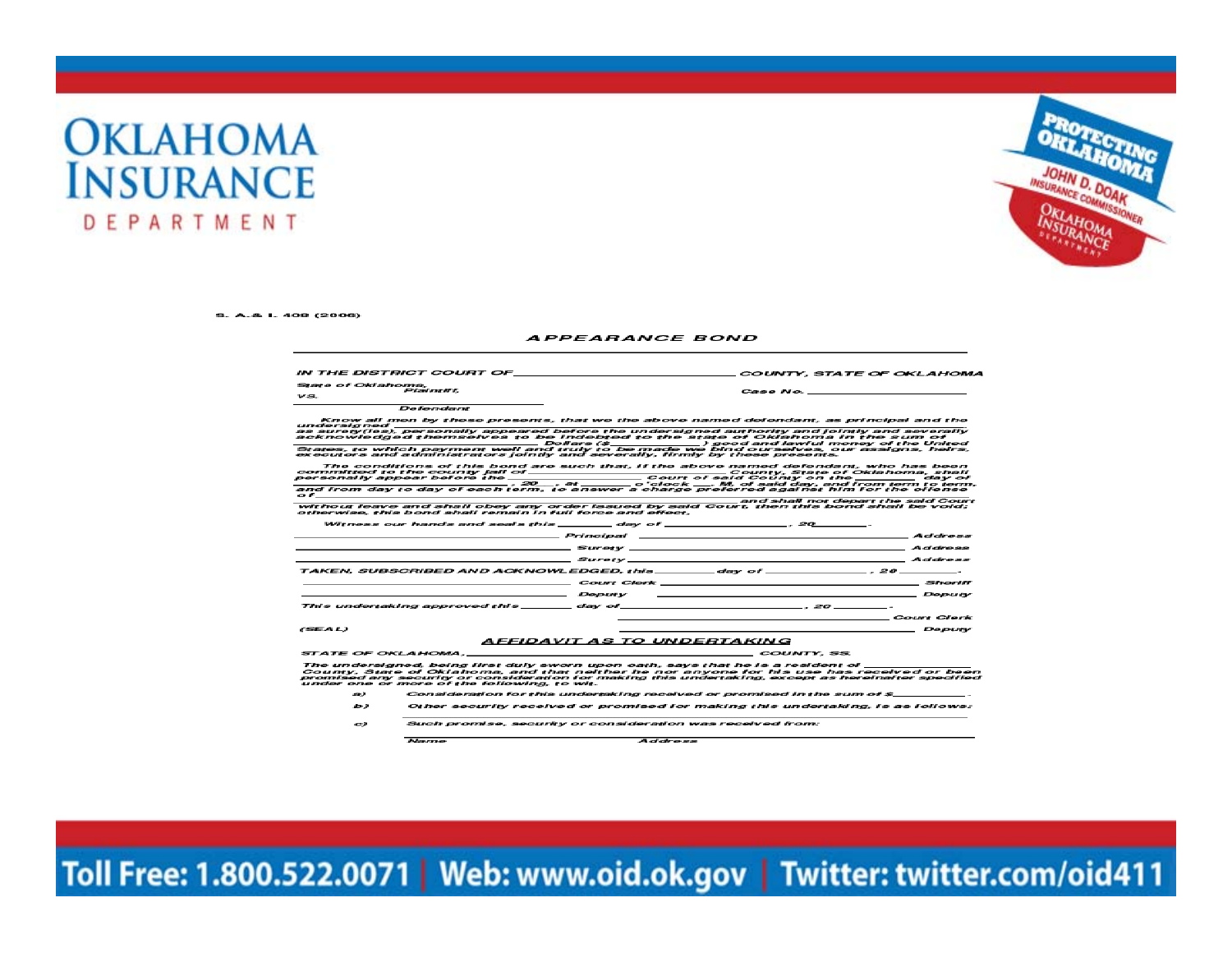| LAHOMA<br>NSURANCE                                                                                                                         |                                                                                                                                                                                                                                                                                                                                                                                                                                                                                                                                                                                                                                                                                                                                                                                                                                                                                                                                                                                                                                                                                                                                                                                                                                                                                                                                                             |                               |                                  |
|--------------------------------------------------------------------------------------------------------------------------------------------|-------------------------------------------------------------------------------------------------------------------------------------------------------------------------------------------------------------------------------------------------------------------------------------------------------------------------------------------------------------------------------------------------------------------------------------------------------------------------------------------------------------------------------------------------------------------------------------------------------------------------------------------------------------------------------------------------------------------------------------------------------------------------------------------------------------------------------------------------------------------------------------------------------------------------------------------------------------------------------------------------------------------------------------------------------------------------------------------------------------------------------------------------------------------------------------------------------------------------------------------------------------------------------------------------------------------------------------------------------------|-------------------------------|----------------------------------|
|                                                                                                                                            |                                                                                                                                                                                                                                                                                                                                                                                                                                                                                                                                                                                                                                                                                                                                                                                                                                                                                                                                                                                                                                                                                                                                                                                                                                                                                                                                                             |                               |                                  |
|                                                                                                                                            | <b>Power of Attorney</b>                                                                                                                                                                                                                                                                                                                                                                                                                                                                                                                                                                                                                                                                                                                                                                                                                                                                                                                                                                                                                                                                                                                                                                                                                                                                                                                                    |                               |                                  |
|                                                                                                                                            |                                                                                                                                                                                                                                                                                                                                                                                                                                                                                                                                                                                                                                                                                                                                                                                                                                                                                                                                                                                                                                                                                                                                                                                                                                                                                                                                                             |                               |                                  |
| United States Fire Insurance Company<br>19350 Blemmond Ave., Suite 300, Haustur, 12 / 7042<br>1935: 1938 2807 - Houston, Insura 77252-2007 | <b>POWER OF ATTORNEY</b>                                                                                                                                                                                                                                                                                                                                                                                                                                                                                                                                                                                                                                                                                                                                                                                                                                                                                                                                                                                                                                                                                                                                                                                                                                                                                                                                    | POWER NO.                     | $-20270511$ ***<br>***03         |
| $(713)$ S54-B100<br>$(713)$ 954-R369 LAX                                                                                                   |                                                                                                                                                                                                                                                                                                                                                                                                                                                                                                                                                                                                                                                                                                                                                                                                                                                                                                                                                                                                                                                                                                                                                                                                                                                                                                                                                             | <b>POWER AMOUNT \$</b>        | *** $3,000***$                   |
|                                                                                                                                            | have power on behalf of the Corporation: (a) to execute, affix the corporate seal manually or by facsimile to, acknowledge, verify and deliver any contracts, obligations, instruments and documents whatsoever<br>in connection with its business including, without limiting the foregoing, any bonds, guarantees, undertakings, recognizances, powers of attorney or revocations of any powers of attorney, stipulations, policies<br>of insurance, deeds, leases, mortgages, releases, satisfactions and agency agreements; (b) to appoint, in writing, one or more persons for any or all of the purposes mentioned in the preceding paragraph (a),<br>including affixing the seal of the Corporation. Authority of such Attorney-in-Fact is limited to appearance bonds and cannot be construed to guarantee defendant's future lawful conduct, adherence to travel<br>limitation, fines, restitution, payments or penalties, or any other condition imposed by a court not specifically related to court appearance.<br>This power of Attorney is for use with Bail Bonds only. Not valid if used in connection with Federal Bonds or Immigration Bonds. This power void if altered<br>or erased, void if used with other powers of this company or in combination with powers from any other surety company, void if used to furnish bail in excess |                               |                                  |
|                                                                                                                                            | of the stated face amount of this power, and can only be used once.<br>The obligation of the company shall not exceed the sum of<br>and provided this Power-of-Attorney is filed with the bond and retained as a part of the court records. The said Attorney-in-Fact is hereby authorized to<br>insert in this Power-of-Attorney the name of the person on whose behalf this bond was given.                                                                                                                                                                                                                                                                                                                                                                                                                                                                                                                                                                                                                                                                                                                                                                                                                                                                                                                                                               | *** THREE THOUSAND DOLLARS*** |                                  |
|                                                                                                                                            | IN WITNESS WHEREOF, THE UNITED STATES FIRE INSURANCE COMPANY has caused these presents to be signed by its duly authorized officer,<br>proper for the purpose and its corporate seal to be hereunto affixed this <u>6</u> of <b>TUAT</b> 20<br>proper for the purpose and its corporate seal to be hereunto affixed this $\frac{C}{DAY}$ of $\frac{1}{\sqrt{N}N}$ MONTH                                                                                                                                                                                                                                                                                                                                                                                                                                                                                                                                                                                                                                                                                                                                                                                                                                                                                                                                                                                     |                               |                                  |
|                                                                                                                                            |                                                                                                                                                                                                                                                                                                                                                                                                                                                                                                                                                                                                                                                                                                                                                                                                                                                                                                                                                                                                                                                                                                                                                                                                                                                                                                                                                             |                               |                                  |
| Rustin Johnson                                                                                                                             |                                                                                                                                                                                                                                                                                                                                                                                                                                                                                                                                                                                                                                                                                                                                                                                                                                                                                                                                                                                                                                                                                                                                                                                                                                                                                                                                                             |                               |                                  |
|                                                                                                                                            |                                                                                                                                                                                                                                                                                                                                                                                                                                                                                                                                                                                                                                                                                                                                                                                                                                                                                                                                                                                                                                                                                                                                                                                                                                                                                                                                                             |                               |                                  |
|                                                                                                                                            |                                                                                                                                                                                                                                                                                                                                                                                                                                                                                                                                                                                                                                                                                                                                                                                                                                                                                                                                                                                                                                                                                                                                                                                                                                                                                                                                                             | $Bv$ $\overline{AC}$          | Richard J. Klimaszewski          |
|                                                                                                                                            |                                                                                                                                                                                                                                                                                                                                                                                                                                                                                                                                                                                                                                                                                                                                                                                                                                                                                                                                                                                                                                                                                                                                                                                                                                                                                                                                                             |                               | Vice President                   |
| Defendant<br>Charges<br>Court<br>Case No.<br>City.<br>If rewrite, original No.                                                             | State                                                                                                                                                                                                                                                                                                                                                                                                                                                                                                                                                                                                                                                                                                                                                                                                                                                                                                                                                                                                                                                                                                                                                                                                                                                                                                                                                       | VOID IF NOT ISSUED BY:        | 11/01/2010<br>FOR STATE USE ONLY |

 $\Gamma$ 

Toll Free: 1.800.522.0071 | Web: www.oid.ok.gov | Twitter: twitter.com/oid411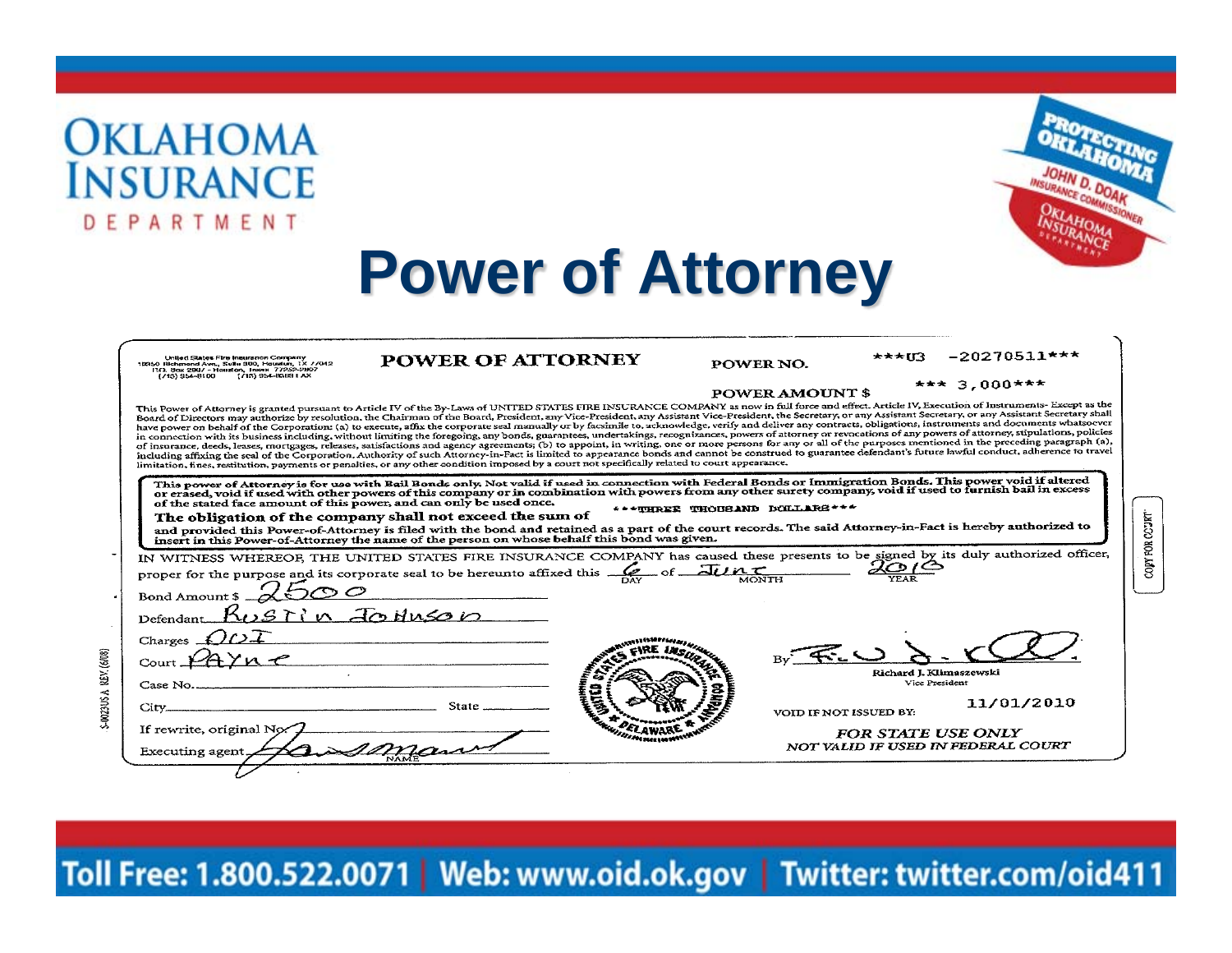

### 4. Exonerating bail

- – Bondsman no longer responsible for the defendant. Clerk's obligation Mentioned in 1327, 1328 and 1332
- – 1327(A) – surrender of defendant prior to breach (to Court) – requires the Court clerk to enter a minute exonerating the bond
- –1327(C) - recommitment of a defendant by bondsman –
- – Occurs prior to a breach, in the same jurisdiction as original bond, after Defendant's second arrest
- –Clerk enters a minute order exonerating the bond, following recommitment in this subsection
- 1328 Procedure for Surrender of Defendant
- – 1328(3) – clerk enters a minute order exonerating the bond, if bondsman recommits a defendant pursuant to this subsection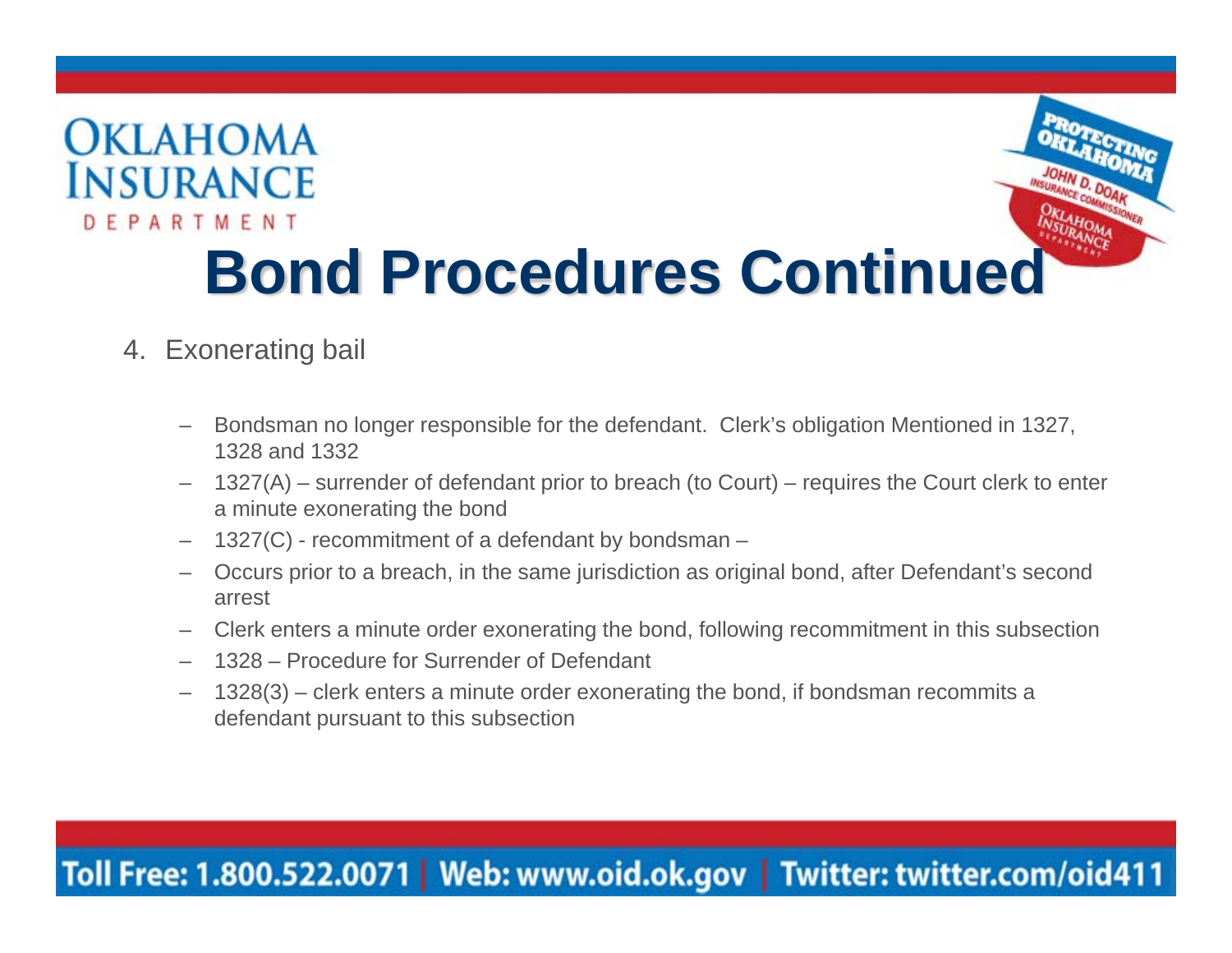

- 5. Forfeiting bail Section 1332
	- A. Within 30 days after the forfeiture, mail a copy of the O&J to the bondsman and the insurer (certified mail, return receipt requested), and keep a copy of the O&J on file; (mail to correct address for both)
		- – HOWEVER, the clerk is not required to mail the O&J to the bondsman or the insurer if within 15 days from the date of forfeiture, defendant is returned to custody, bond is reinstated by the court with the bondsman's approval, or the O&J is vacated or set aside by the Court
		- –Failure of the clerk to comply with the 30 day notice shall exonerate the bond
	- B. Use correct forms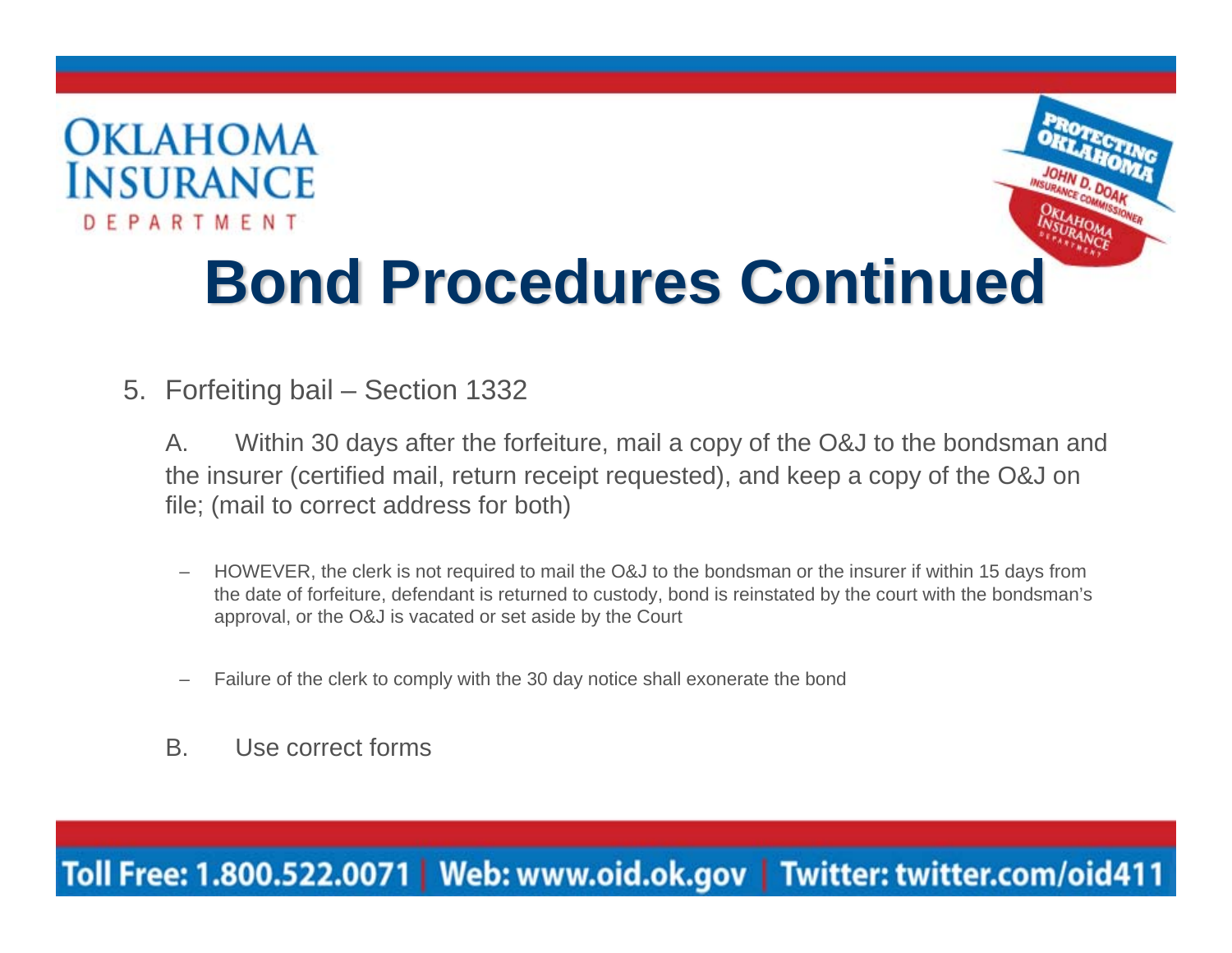



# **Bond Procedures Continued**

5. Forfeiting bail – Section 1332

C(1). Bondsman has 90 days from RECEIPT of O&J, or 90 days from mailing by the Clerk IF BONDSMAN DOES NOT CHECK THEIR MAIL.

C(2). If the Bondsman gets the Defendant "returned to custody" within 90 days, forfeiture vacated, bond exonerated. Clerk to enter minutes exonerating the bond. If this is not in the court record, court shall enter it.

C(3). What "returned to custody" means

C(4)(a). Bond SHALL be exonerated by operation of law if bondsman requests that defendant be entered into NCIC, and Sheriff refuses to honor request within fourteen business days, or

C(4)(b). The defendant is arrested outside of Oklahoma and the court record shows that the DA has declined to proceed with extradition.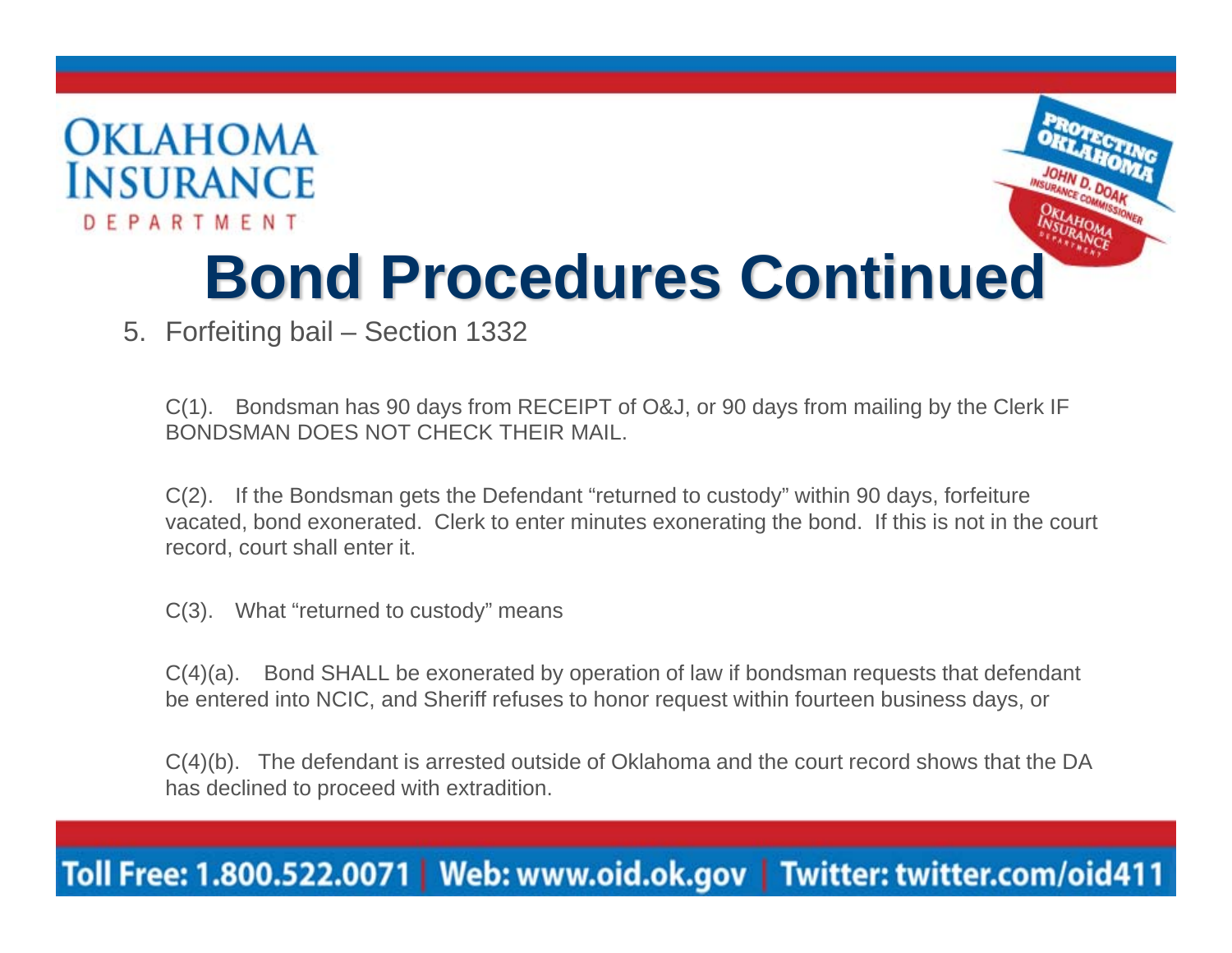

### 5. Forfeiting bail – Section 1332

D(1). Within 90 days of receipt of O&J, or mailing if no receipt is made, if Defendant is not returned to custody, or forfeiture has not been stayed, bondsman or insurer must deposit money within 91 days.

D(2). After O&J has been paid the bondsman or insurer shall have one year from date payment is due to return defendant to custody. If defendant is returned, and all expenses have been paid, the bondsman or insurer's property (money) shall be returned. If the request for remitter is made by motion filed within one year from the date payment is due.

D(3). Notification to Commissioner, if defendant not returned and money not received, mail certified copy of O&J and proof of mailing to Oklahoma Insurance Department (should also include certified copies of docket sheet, appearance bond, power of attorney, and any Motions or Orders pertaining to the bond forfeiture)

D(4). Once received the Oklahoma Insurance Department processes for possible administrative action against the bondsman and insurer

• 365:25-5-40 page 44 – Computation of time – do NOT include day of forfeiture, end day must be on a day the court is open.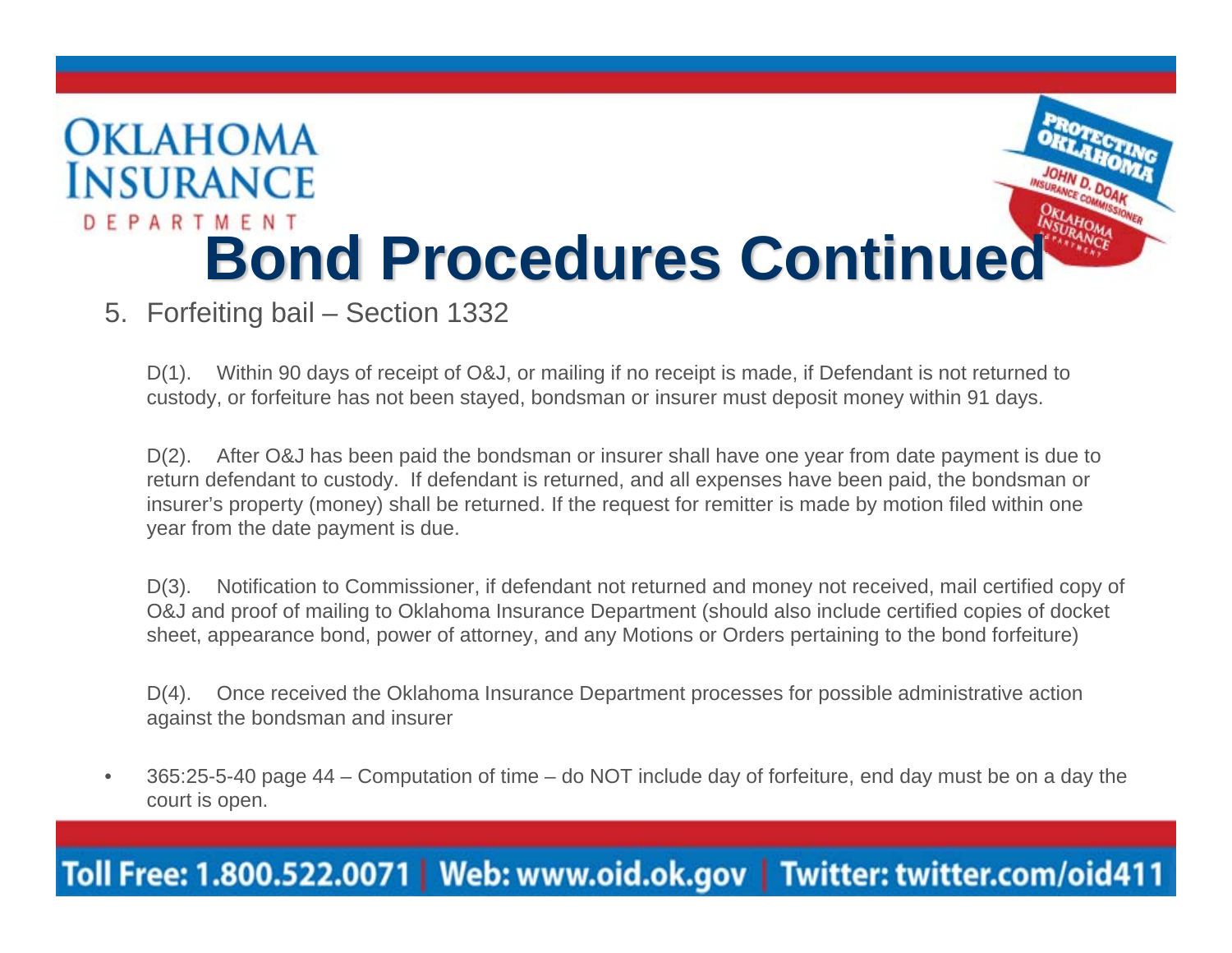



# **Bond Procedures Continued**

- 5. Forfeiting bail Section 1332
	- E(1) If defendant failed to appear because of death or defendant in custody of another court on day of court appearance, return property (money) to bondsman, but bondsman must pay all expenses to return the defendant

E(2) If defendant is in custody of anther court DA places a hold, and bondsman pays all expenses to return defendant

- F. No bonus to the DA, but reasonable attorney fee allowed in a civil action
- G. Bondsman may appeal an O&J, and seek a stay, but this happens within 30 days for forfeiture order (See 12 O.S. §2006(B) 990.4)
- H. Municipal courts criminal in nature
- I. Bondsman may file a motion requesting exoneration of bond after 3 years, unless for good cause shown.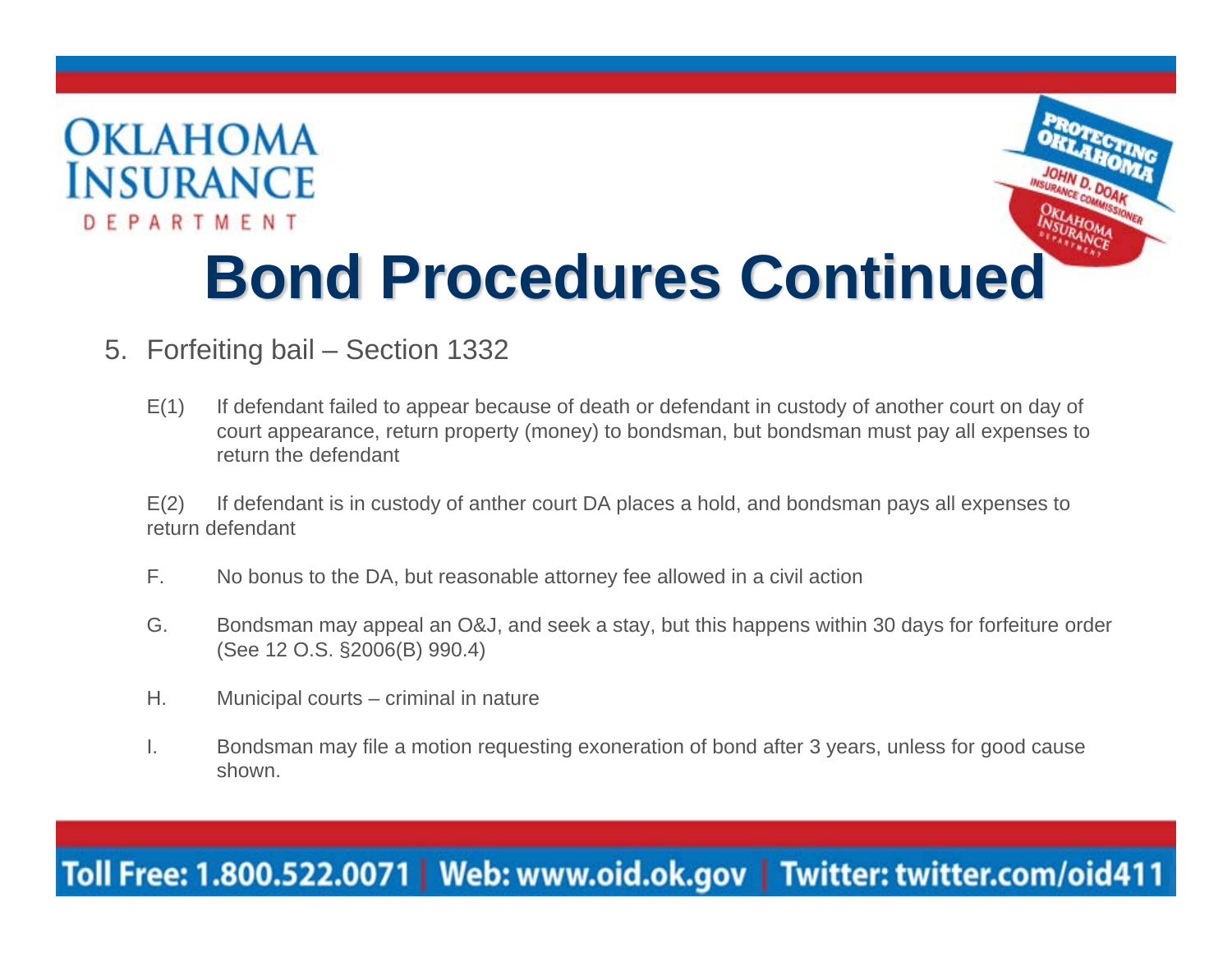



# **Time Calculations**

# Can be found in Oklahoma Administrative Code 365:25-5-40 page 44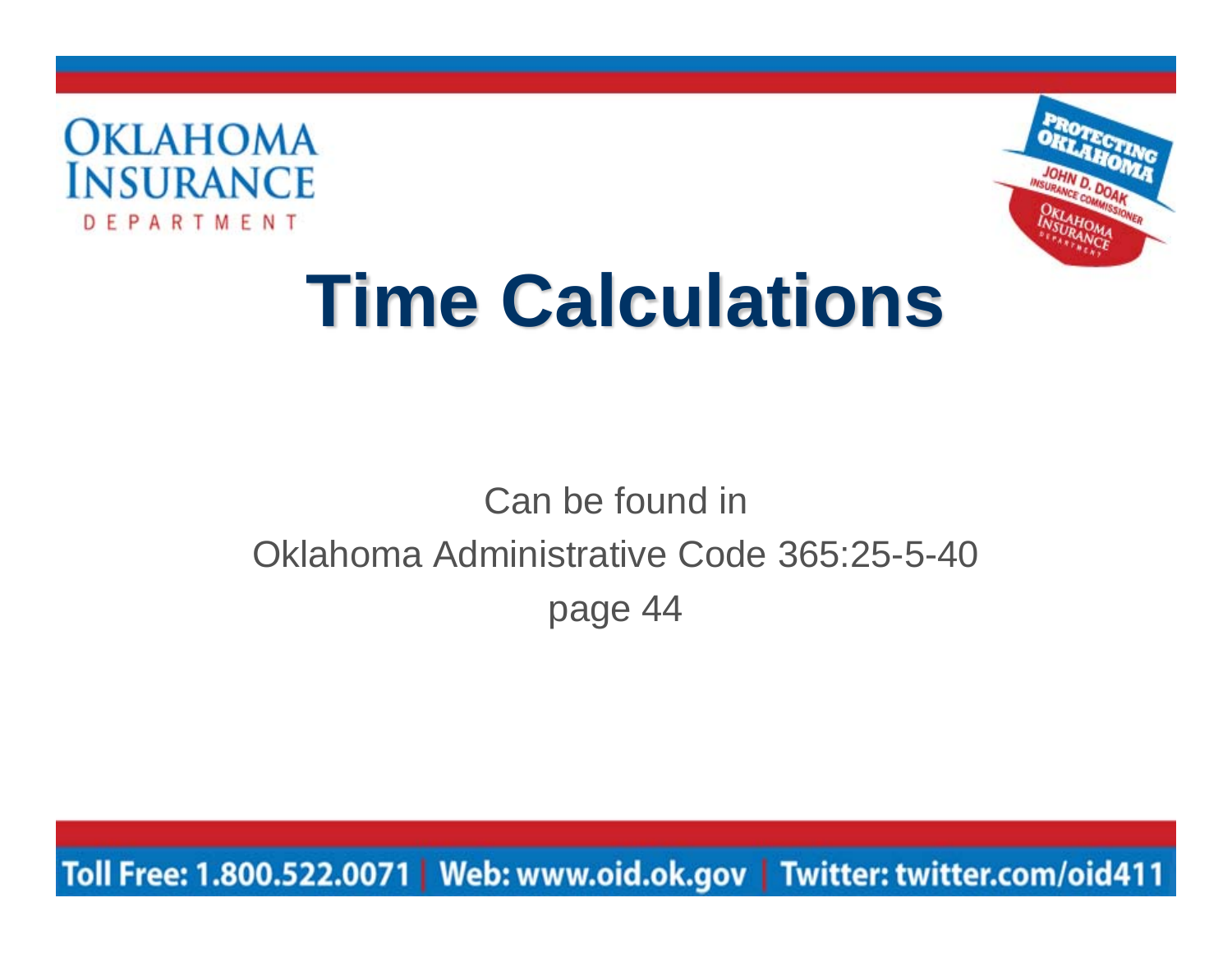



| <b>County Court Clerk Report</b><br>on<br><b>Bail Bonds</b>                  |                                                                                                                              |                                                                                                             |  |  |  |
|------------------------------------------------------------------------------|------------------------------------------------------------------------------------------------------------------------------|-------------------------------------------------------------------------------------------------------------|--|--|--|
|                                                                              |                                                                                                                              | Year:                                                                                                       |  |  |  |
| For information or questions regarding the attached reports, please contact: |                                                                                                                              |                                                                                                             |  |  |  |
| (Name)                                                                       |                                                                                                                              | (Phone)                                                                                                     |  |  |  |
|                                                                              |                                                                                                                              | Please complete a separate page of Report for each bondsman writing bonds in said county during this month. |  |  |  |
|                                                                              |                                                                                                                              |                                                                                                             |  |  |  |
| Please submit monthly report to:                                             | Oklahoma Insurance Department<br>Attn.: Bail Bond Division<br>3625 NW 56th Street, Suite 100<br>Oklahoma City, OK 73112-4511 |                                                                                                             |  |  |  |

Call (405) 521-6610 or intrastate Watts 1-800-522-0071 with any questions or comments.

CC1 (Rev 8/10)